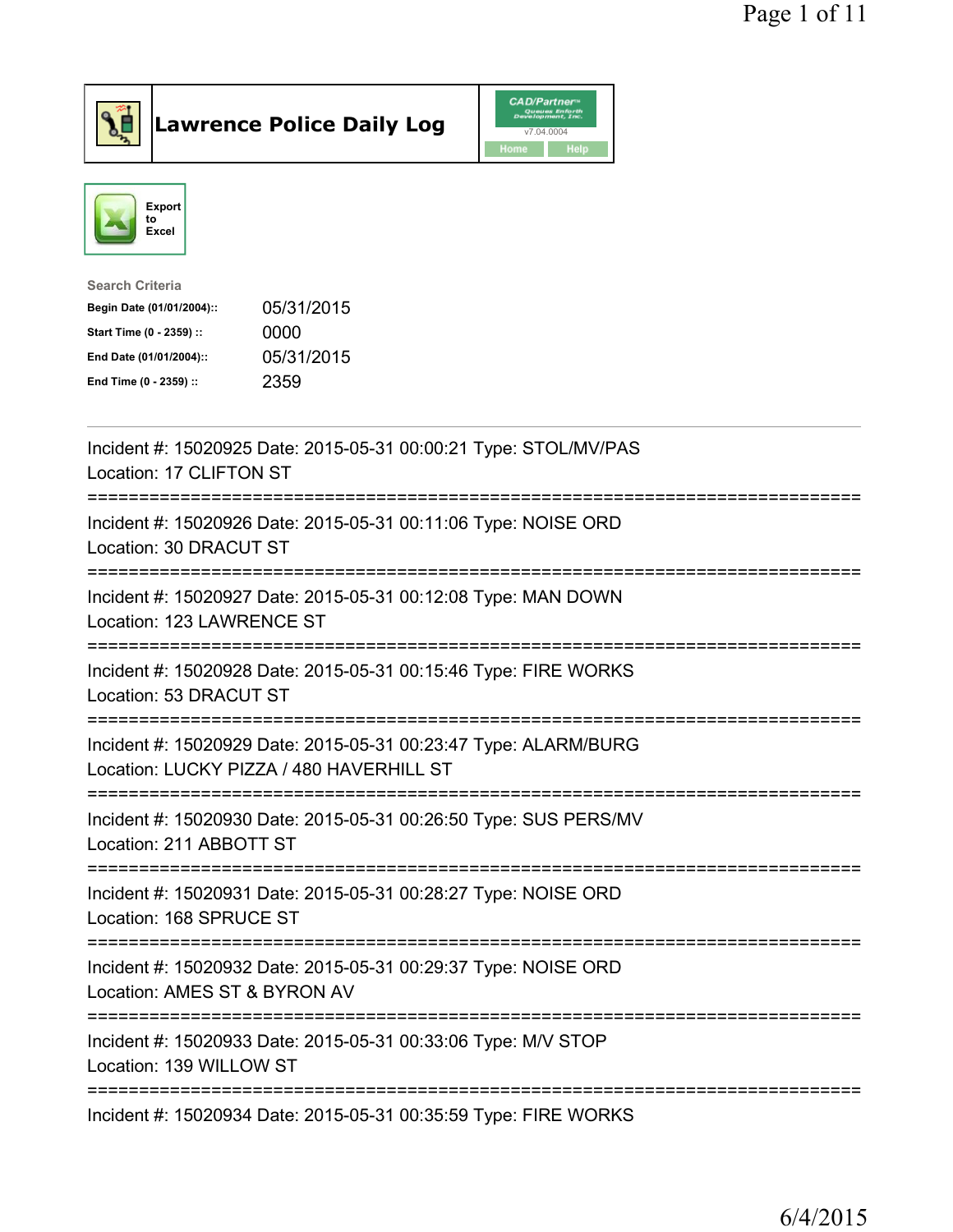| Location: S UNION ST & SALEM ST<br>=======================                                                    |
|---------------------------------------------------------------------------------------------------------------|
| Incident #: 15020935 Date: 2015-05-31 00:46:04 Type: GANG<br>Location: 59 BROOK ST                            |
| Incident #: 15020936 Date: 2015-05-31 00:47:14 Type: NOISE ORD<br>Location: 144 BUTLER ST FL 1                |
| Incident #: 15020937 Date: 2015-05-31 00:59:24 Type: DISORDERLY<br>Location: HANCOCK ST & MASON ST            |
| Incident #: 15020938 Date: 2015-05-31 01:14:12 Type: M/V STOP<br>Location: 90 ESSEX ST                        |
| Incident #: 15020939 Date: 2015-05-31 01:15:05 Type: NOISE ORD<br>Location: 8 WASHINGTON ST                   |
| Incident #: 15020940 Date: 2015-05-31 01:20:58 Type: M/V STOP<br>Location: AMES ST & LOWELL ST                |
| Incident #: 15020941 Date: 2015-05-31 01:24:19 Type: NOISE ORD<br>Location: 37 ORCHARD ST                     |
| Incident #: 15020942 Date: 2015-05-31 01:27:28 Type: CK WELL BEING<br>Location: 162 WEST ST                   |
| Incident #: 15020943 Date: 2015-05-31 01:28:54 Type: M/V STOP<br>Location: ANDOVER ST & S BROADWAY            |
| Incident #: 15020944 Date: 2015-05-31 01:31:03 Type: NOISE ORD<br>Location: FARNHAM ST & FOSTER ST            |
| Incident #: 15020945 Date: 2015-05-31 01:34:59 Type: ALARM/BURG<br>Location: FRACIER RESD / 10 DIAMOND ST #23 |
| Incident #: 15020946 Date: 2015-05-31 01:39:36 Type: M/V STOP<br>Location: 296 BROADWAY                       |
| Incident #: 15020947 Date: 2015-05-31 01:44:39 Type: NOISE ORD<br>Location: 52 MARGIN ST                      |
| Incident #: 15020948 Date: 2015-05-31 01:48:40 Type: NOISE ORD<br>Location: 66 FLORAL ST                      |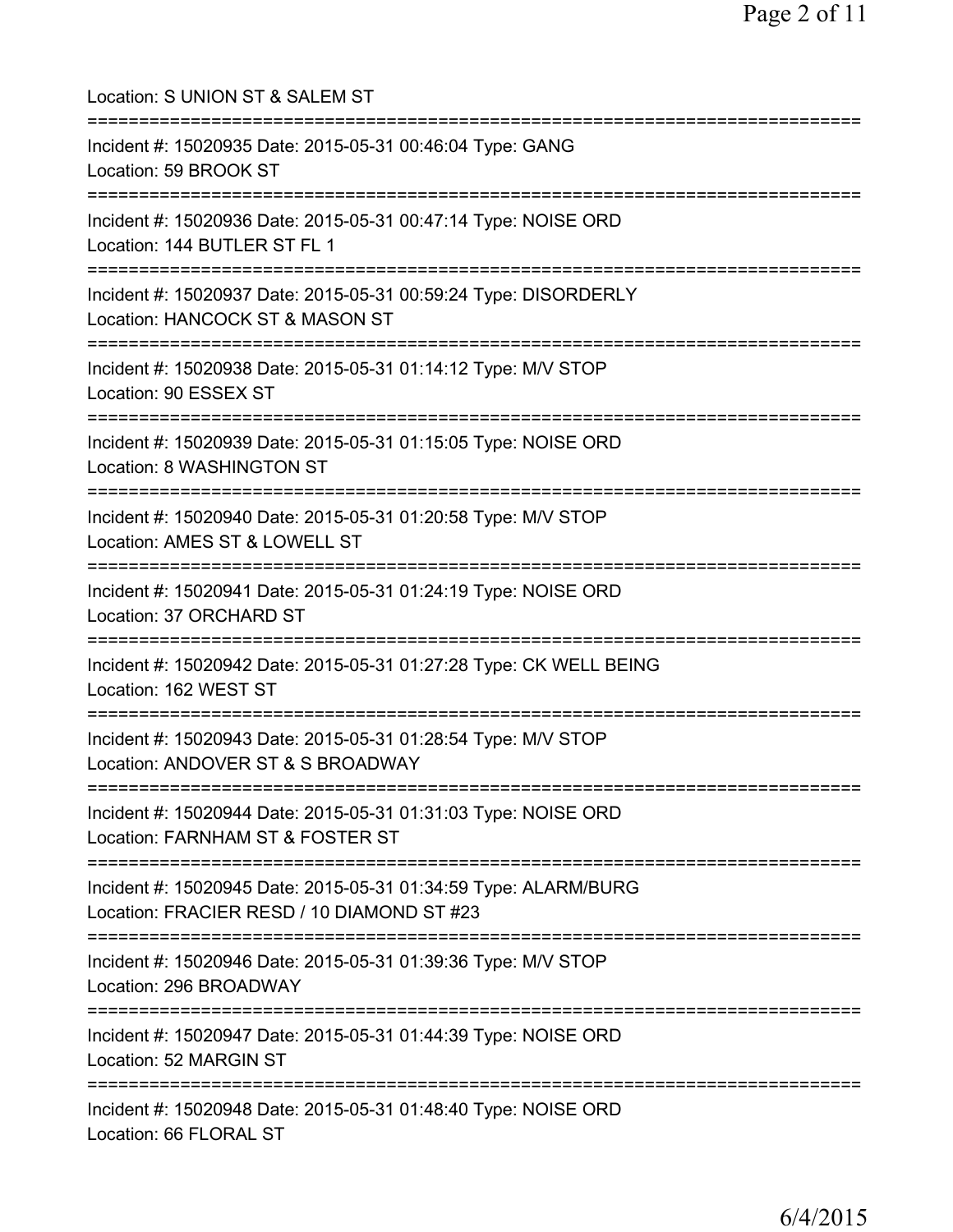| Incident #: 15020949 Date: 2015-05-31 01:58:06 Type: CK WELL BEING<br>Location: WEST STREET PARK / WEST ST                 |
|----------------------------------------------------------------------------------------------------------------------------|
| Incident #: 15020950 Date: 2015-05-31 01:59:33 Type: NOISE ORD<br>Location: 10 EXETER ST                                   |
| Incident #: 15020951 Date: 2015-05-31 02:23:31 Type: NOISE ORD<br>Location: 13 SAUNDERS ST FL 3                            |
| Incident #: 15020952 Date: 2015-05-31 02:33:27 Type: DISTURBANCE<br>Location: 629 HAVERHILL ST<br>=====================    |
| Incident #: 15020953 Date: 2015-05-31 02:34:46 Type: MV/BLOCKING<br>Location: 10 MORTON ST                                 |
| Incident #: 15020954 Date: 2015-05-31 02:36:13 Type: NOISE ORD<br>Location: 129 UNION ST FL 1                              |
| Incident #: 15020955 Date: 2015-05-31 02:47:32 Type: NOISE ORD<br>Location: 116 NEWTON ST                                  |
| Incident #: 15020956 Date: 2015-05-31 02:50:16 Type: DOMESTIC/PROG<br>Location: 27 FALMOUTH ST FL 2                        |
| Incident #: 15020957 Date: 2015-05-31 02:54:31 Type: FIGHT<br>Location: 30 BORDER ST                                       |
| Incident #: 15020958 Date: 2015-05-31 02:56:14 Type: FIGHT<br>Location: S UNION ST & SALEM ST                              |
| Incident #: 15020959 Date: 2015-05-31 02:56:57 Type: GANG<br>Location: S UNION ST & SALEM ST                               |
| Incident #: 15020960 Date: 2015-05-31 03:00:33 Type: NOISE ORD<br>Location: 111 MARKET ST                                  |
| Incident #: 15020961 Date: 2015-05-31 03:16:04 Type: DISTURBANCE<br>Location: 52 KING ST                                   |
| :=============================<br>Incident #: 15020962 Date: 2015-05-31 03:20:53 Type: DISORDERLY<br>Location: 92 SALEM ST |
|                                                                                                                            |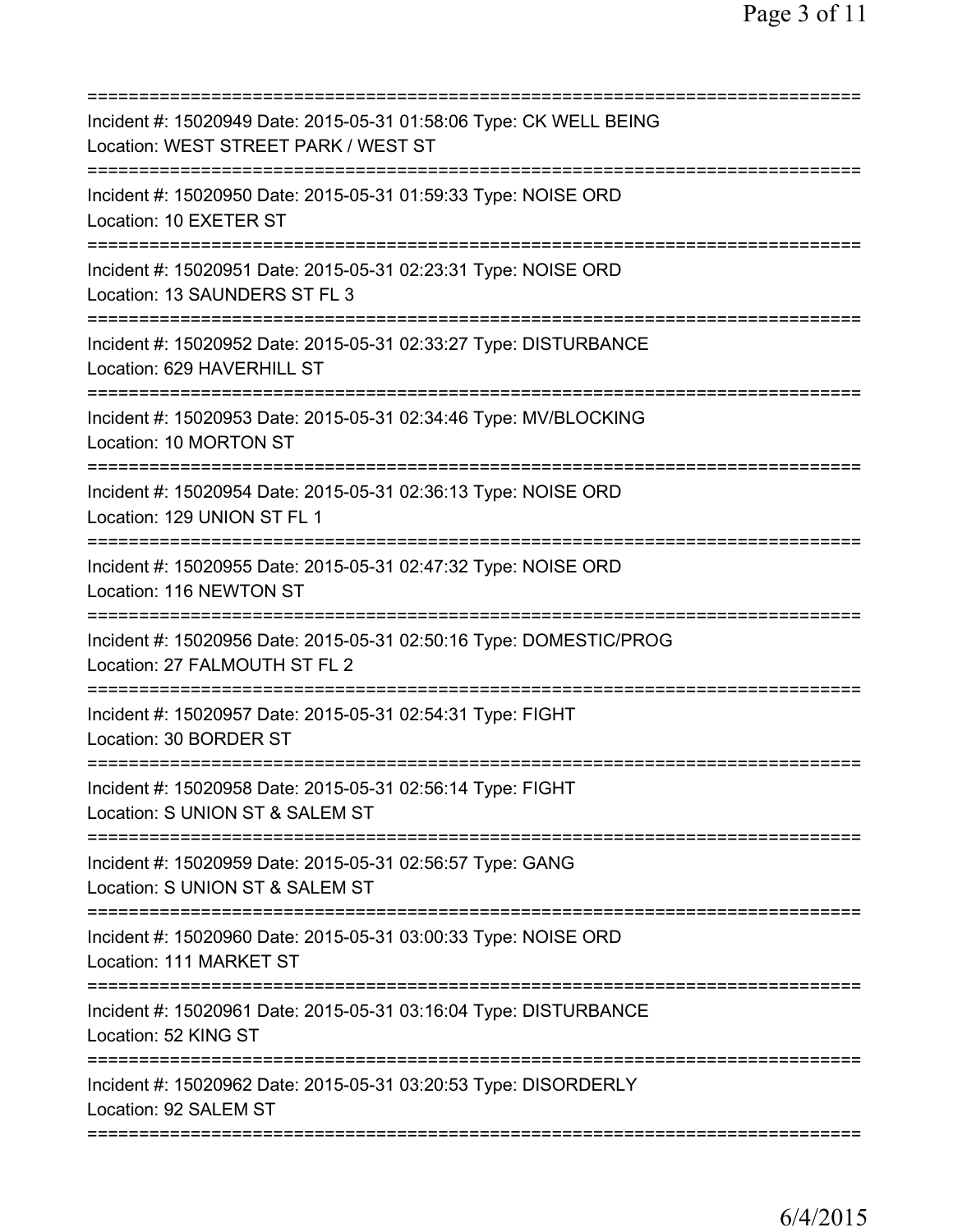| Incident #: 15020963 Date: 2015-05-31 03:30:49 Type: DISTURBANCE<br>Location: 15 WALNUT ST                                       |
|----------------------------------------------------------------------------------------------------------------------------------|
| Incident #: 15020964 Date: 2015-05-31 03:32:17 Type: NOISE ORD<br>Location: 68 NEWBURY ST                                        |
| Incident #: 15020965 Date: 2015-05-31 03:46:25 Type: GUN CALL<br>Location: 163 PARK ST FL 1                                      |
| Incident #: 15020966 Date: 2015-05-31 04:11:45 Type: FIGHT<br>Location: 157 ARLINGTON ST                                         |
| Incident #: 15020967 Date: 2015-05-31 04:16:55 Type: DISTURBANCE<br>Location: 125 LOWELL ST #3A                                  |
| Incident #: 15020968 Date: 2015-05-31 04:41:26 Type: ALARM/BURG<br>Location: SUPER LIQUORS / 35 S BROADWAY                       |
| Incident #: 15020969 Date: 2015-05-31 04:54:46 Type: LARCENY/PAST<br>Location: 3 N PARISH RD                                     |
| Incident #: 15020970 Date: 2015-05-31 05:02:07 Type: NOISE ORD<br>Location: 230 WALNUT ST                                        |
| :==================================<br>Incident #: 15020971 Date: 2015-05-31 06:51:30 Type: NOISE ORD<br>Location: 160 SPRUCE ST |
| :===============<br>Incident #: 15020972 Date: 2015-05-31 07:28:26 Type: STOL/MV/PAS<br>Location: 175 S UNION ST                 |
| Incident #: 15020973 Date: 2015-05-31 07:36:38 Type: ALARM/BURG<br>Location: 291 BROADWAY                                        |
| Incident #: 15020974 Date: 2015-05-31 07:46:01 Type: 911 HANG UP<br>Location: 94 AMES ST                                         |
| Incident #: 15020975 Date: 2015-05-31 07:49:53 Type: B&E/MV/PAST<br>Location: 39 FOREST ST                                       |
| Incident #: 15020976 Date: 2015-05-31 08:15:52 Type: M/V STOP<br>Location: LAWRENCE ST & SARATOGA ST                             |
| Incident #: 15020977 Date: 2015-05-31 08:39:53 Type: M/V STOP                                                                    |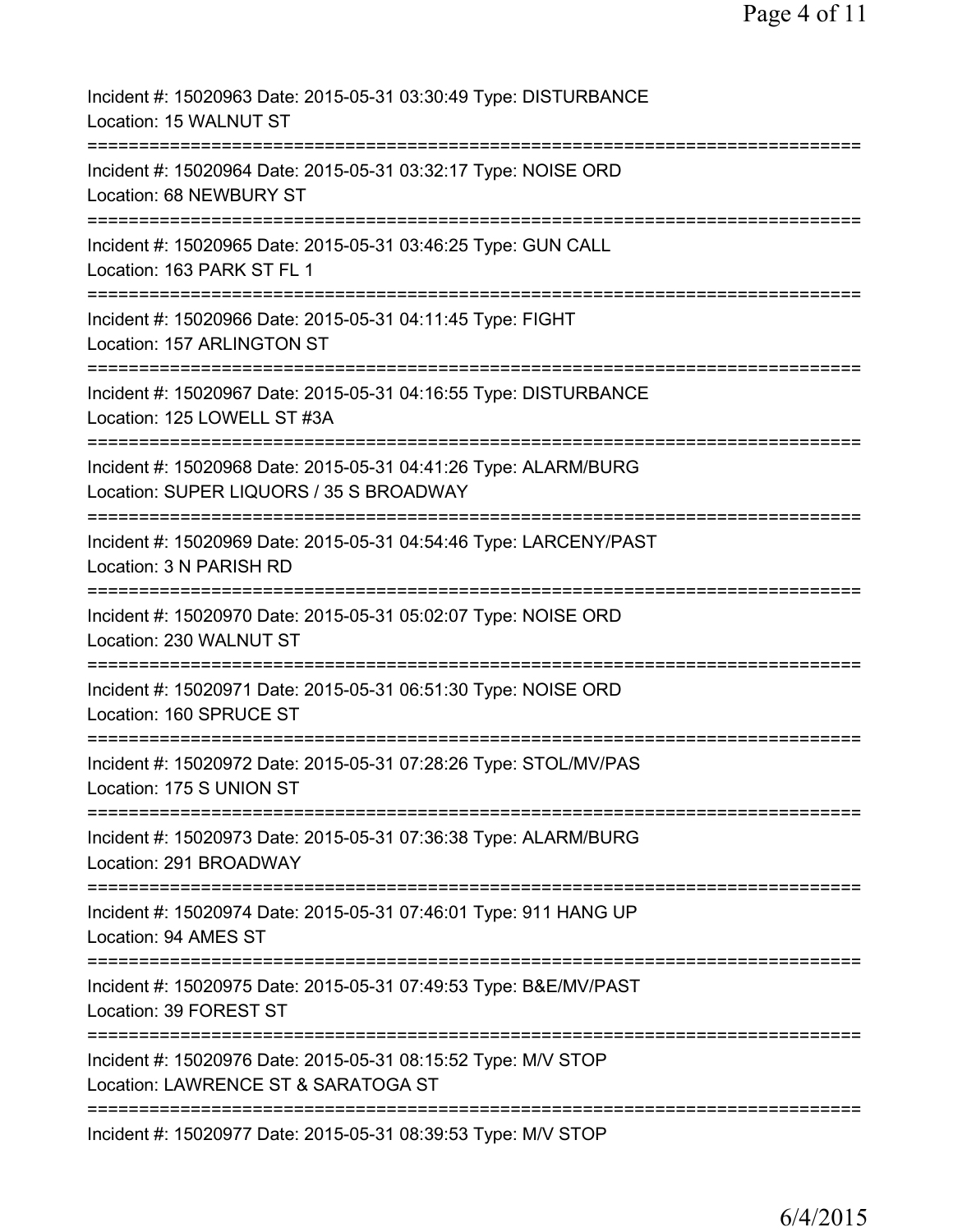| Location: HAMPSHIRE ST & HAVERHILL ST                                                                                      |
|----------------------------------------------------------------------------------------------------------------------------|
| Incident #: 15020978 Date: 2015-05-31 08:50:06 Type: INVESTIGATION<br>Location: 245 BROADWAY                               |
| Incident #: 15020979 Date: 2015-05-31 09:08:20 Type: RECOV/STOL/MV<br>Location: 342 PROSPECT ST                            |
| Incident #: 15020980 Date: 2015-05-31 09:09:34 Type: WOMAN DOWN<br>Location: 459 BROADWAY                                  |
| Incident #: 15020981 Date: 2015-05-31 09:39:15 Type: DOMESTIC/PROG<br>Location: 310 PROSPECT ST #3 FL REAR                 |
| Incident #: 15020982 Date: 2015-05-31 10:08:35 Type: ALARM/BURG<br>Location: FH CANN AND ASSOCIATES / 354 MERRIMACK ST     |
| Incident #: 15020983 Date: 2015-05-31 10:12:26 Type: SUS PERS/MV<br>Location: 143 HIGH ST                                  |
| Incident #: 15020984 Date: 2015-05-31 10:16:46 Type: MV/BLOCKING<br>Location: 305 PROSPECT ST                              |
| Incident #: 15020985 Date: 2015-05-31 10:40:50 Type: M/V STOP<br>Location: NORTHERN ESSEX COMMUNITY COLLE / 45 FRANKLIN ST |
| Incident #: 15020987 Date: 2015-05-31 10:49:03 Type: NOISE ORD<br>Location: 33 ORCHARD ST<br>====================          |
| Incident #: 15020986 Date: 2015-05-31 10:49:06 Type: SUS PERS/MV<br>Location: 161 ESSEX ST                                 |
| Incident #: 15020988 Date: 2015-05-31 10:50:51 Type: MAL DAMAGE<br>Location: 74 LEXINGTON ST                               |
| Incident #: 15020989 Date: 2015-05-31 10:56:29 Type: NEIGHBOR PROB<br>Location: 59 FERRY ST                                |
| Incident #: 15020990 Date: 2015-05-31 10:59:43 Type: M/V STOP<br>Location: 14 METHUEN ST                                   |
| Incident #: 15020991 Date: 2015-05-31 11:02:36 Type: ALARM/BURG<br>Location: FH CANN AND ASSOCIATES / 354 MERRIMACK ST     |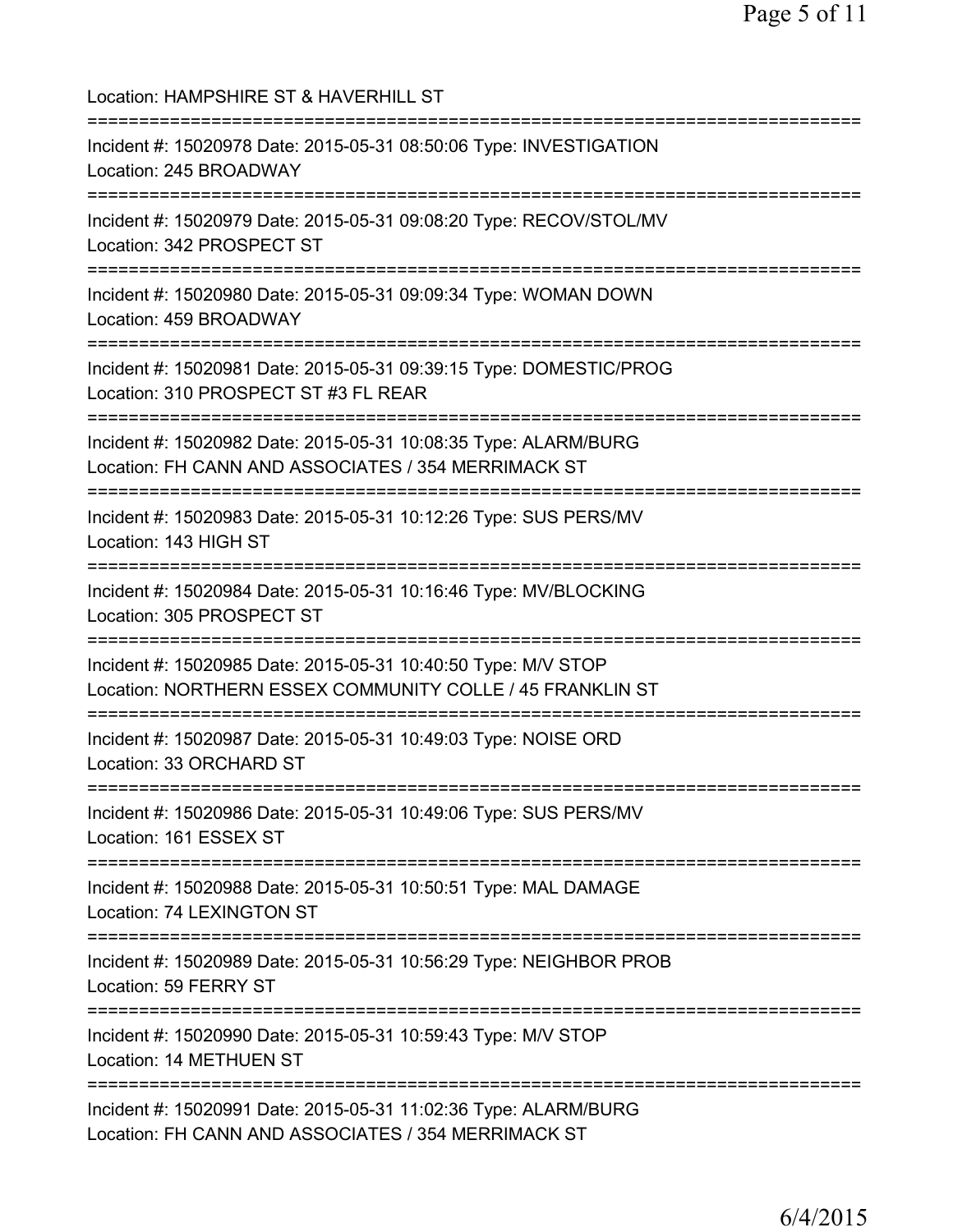| Incident #: 15020992 Date: 2015-05-31 11:14:47 Type: ALARM/BURG<br>Location: SUSHI INAKA / 160 WINTHROP AV     |
|----------------------------------------------------------------------------------------------------------------|
| Incident #: 15020993 Date: 2015-05-31 11:14:53 Type: 209A/SERVE<br>Location: 5 OXFORD ST                       |
| Incident #: 15020994 Date: 2015-05-31 11:21:11 Type: 209A/SERVE<br>Location: 8 MASON ST                        |
| Incident #: 15020995 Date: 2015-05-31 11:27:31 Type: THREATS<br>Location: 693 ESSEX ST                         |
| Incident #: 15020996 Date: 2015-05-31 11:30:17 Type: 209A/SERVE<br>Location: 425 LOWELL ST                     |
| Incident #: 15020997 Date: 2015-05-31 11:31:57 Type: ALARM/BURG<br>Location: FH CANN / 354 MERRIMACK ST        |
| Incident #: 15020998 Date: 2015-05-31 11:34:36 Type: 209A/SERVE<br>Location: 366 LOWELL ST                     |
| Incident #: 15020999 Date: 2015-05-31 11:40:33 Type: GENERAL SERV<br>Location: 600 ESSEX ST                    |
| Incident #: 15021000 Date: 2015-05-31 11:52:50 Type: UNWANTEDGUEST<br>Location: 700 ESSEX ST                   |
| :===============<br>Incident #: 15021001 Date: 2015-05-31 12:09:07 Type: DOMESTIC/PROG<br>Location: 14 HALL ST |
| Incident #: 15021002 Date: 2015-05-31 12:37:11 Type: NEIGHBOR PROB<br>Location: 16 DOYLE ST                    |
| Incident #: 15021003 Date: 2015-05-31 12:41:20 Type: CK WELL BEING<br>Location: LOAN USA / 92 BROADWAY         |
| Incident #: 15021004 Date: 2015-05-31 12:45:07 Type: HIT & RUN M/V<br>Location: 233 HAMPSHIRE ST               |
| Incident #: 15021005 Date: 2015-05-31 12:50:52 Type: SUICIDE ATTEMPT<br>Location: 74 BUTLER ST #FRONT FL 1     |
|                                                                                                                |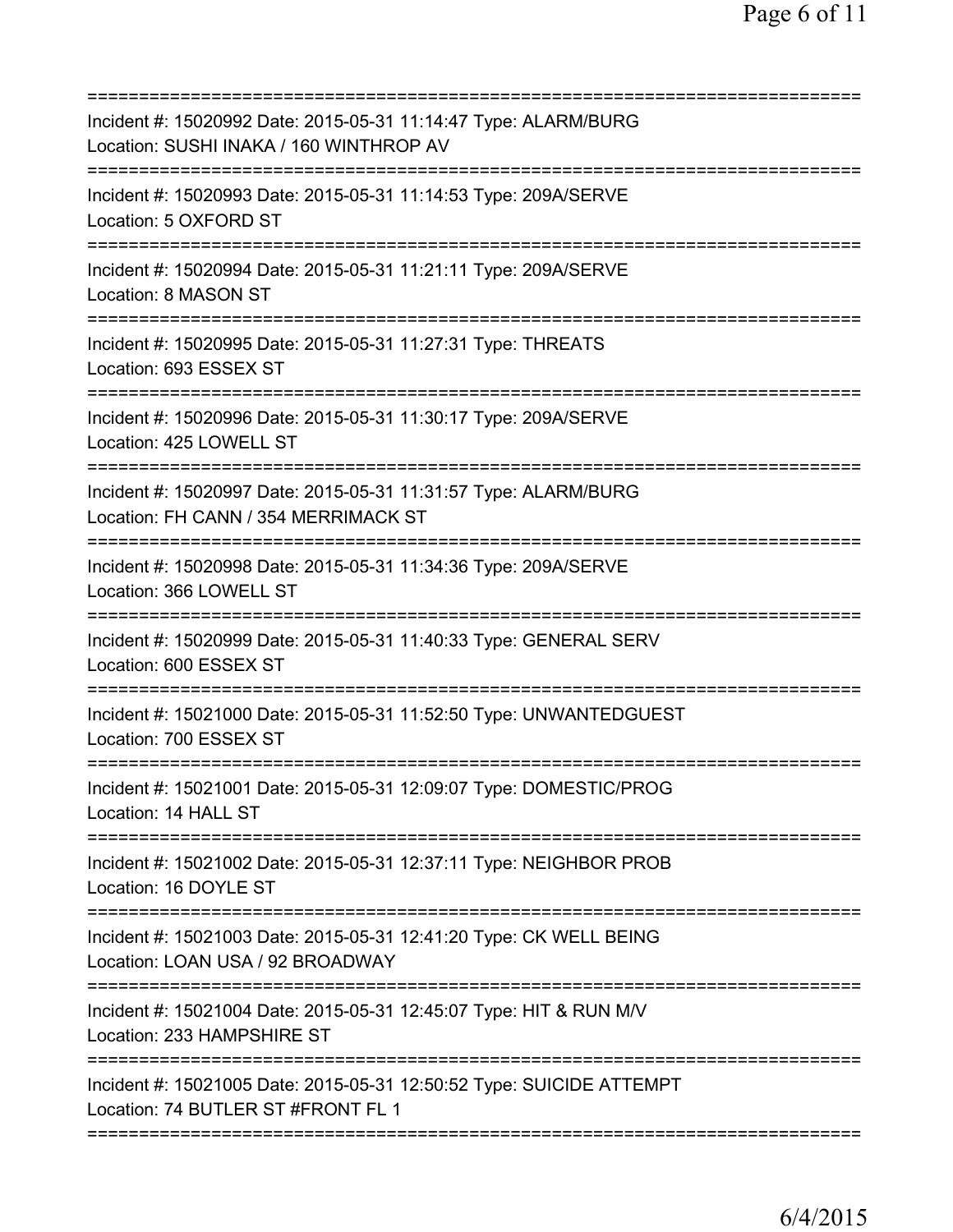| Incident #: 15021006 Date: 2015-05-31 13:01:26 Type: B&E/PAST<br>Location: 5 DURHAM ST FL 2                                 |
|-----------------------------------------------------------------------------------------------------------------------------|
| Incident #: 15021007 Date: 2015-05-31 13:36:00 Type: ALARM/BURG<br>Location: 37 EATON ST                                    |
| Incident #: 15021008 Date: 2015-05-31 13:54:48 Type: GENERAL SERV<br>Location: ANDOVER ST & CLIFTON ST                      |
| Incident #: 15021009 Date: 2015-05-31 13:57:44 Type: THREATS<br>Location: 321 PROSPECT ST                                   |
| Incident #: 15021010 Date: 2015-05-31 13:59:53 Type: ALARM/BURG<br>Location: 147 HAVERHILL ST                               |
| Incident #: 15021011 Date: 2015-05-31 14:16:31 Type: HIT & RUN M/V<br>Location: 120 BUTLER ST                               |
| Incident #: 15021012 Date: 2015-05-31 14:25:19 Type: RECOV/STOL/MV<br>Location: 149 BAILEY ST                               |
| -----------------<br>Incident #: 15021013 Date: 2015-05-31 14:26:27 Type: STOL/MV/PAS<br>Location: HAVERHILL ST & MARGIN ST |
| Incident #: 15021014 Date: 2015-05-31 14:44:03 Type: DOMESTIC/PAST<br>Location: CVS PHARMACY / 266 BROADWAY                 |
| Incident #: 15021015 Date: 2015-05-31 14:48:04 Type: AUTO ACC/UNK PI<br>Location: ARLINGTON ST & SARATOGA ST                |
| Incident #: 15021016 Date: 2015-05-31 15:10:44 Type: SUS PERS/MV<br>Location: 73 COLONIAL RD                                |
| Incident #: 15021017 Date: 2015-05-31 15:22:27 Type: MAL DAMAGE<br>Location: 424 ANDOVER ST                                 |
| Incident #: 15021018 Date: 2015-05-31 15:41:53 Type: GENERAL SERV<br>Location: E HAVERHILL ST & PROSPECT ST                 |
| Incident #: 15021019 Date: 2015-05-31 15:53:18 Type: STOL/MV/PAS<br>Location: 207 FERRY ST                                  |
| Incident #: 15021020 Date: 2015-05-31 16:23:38 Type: HIT & RUN M/V                                                          |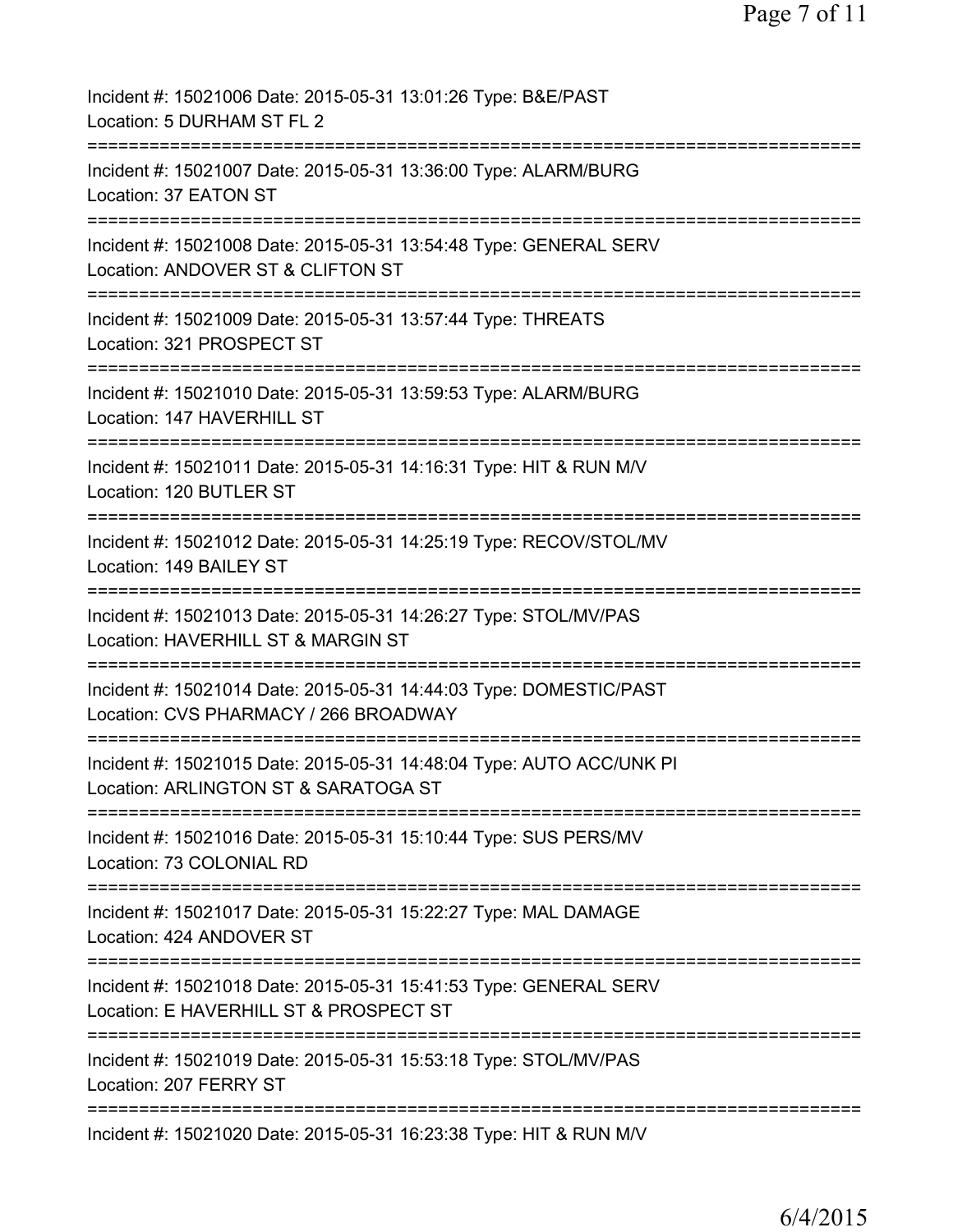| Location: ANDOVER ST & S BROADWAY                                                                                                     |
|---------------------------------------------------------------------------------------------------------------------------------------|
| Incident #: 15021021 Date: 2015-05-31 16:27:37 Type: DISTURBANCE<br>Location: 40 LAWRENCE ST #307 FL 3                                |
| Incident #: 15021022 Date: 2015-05-31 16:36:23 Type: SUICIDE ATTEMPT<br>Location: 311 WATER ST #1<br>===============================  |
| Incident #: 15021023 Date: 2015-05-31 17:11:56 Type: NOISE ORD<br>Location: 8 GRAICHEN TER FL 3<br>;===============================   |
| Incident #: 15021024 Date: 2015-05-31 17:22:03 Type: NOISE ORD<br>Location: 67 BERKELEY ST                                            |
| ===============================<br>Incident #: 15021025 Date: 2015-05-31 17:50:17 Type: M/V STOP<br>Location: FRANKLIN ST & LOWELL ST |
| Incident #: 15021026 Date: 2015-05-31 17:55:44 Type: M/V STOP<br>Location: BUNKERHILL ST & MYRTLE ST                                  |
| Incident #: 15021028 Date: 2015-05-31 17:56:04 Type: STOL/MV/PAS<br>Location: 36 AVON ST #3                                           |
| Incident #: 15021027 Date: 2015-05-31 17:56:55 Type: M/V STOP<br>Location: HIGH ST                                                    |
| Incident #: 15021029 Date: 2015-05-31 18:06:12 Type: ALARM/BURG<br>Location: SOUTH LAWRENCE EAST SCHOOL / 165 CRAWFORD ST             |
| Incident #: 15021030 Date: 2015-05-31 18:15:17 Type: SUS PERS/MV<br>Location: 447 HIGH ST                                             |
| Incident #: 15021031 Date: 2015-05-31 18:19:31 Type: WARRANT SERVE<br>Location: LAWRENCE POLICE DEPARTMENT / 90 LOWELL ST             |
| ======================<br>Incident #: 15021032 Date: 2015-05-31 18:23:07 Type: M/V STOP<br>Location: HAMPSHIRE ST & LEBANON ST        |
| Incident #: 15021033 Date: 2015-05-31 18:23:38 Type: GENERAL SERV<br>Location: CRESCENT ST & HAVERHILL ST                             |
| Incident #: 15021034 Date: 2015-05-31 18:35:38 Type: M/V STOP<br>Location: 11 BENNINGTON ST                                           |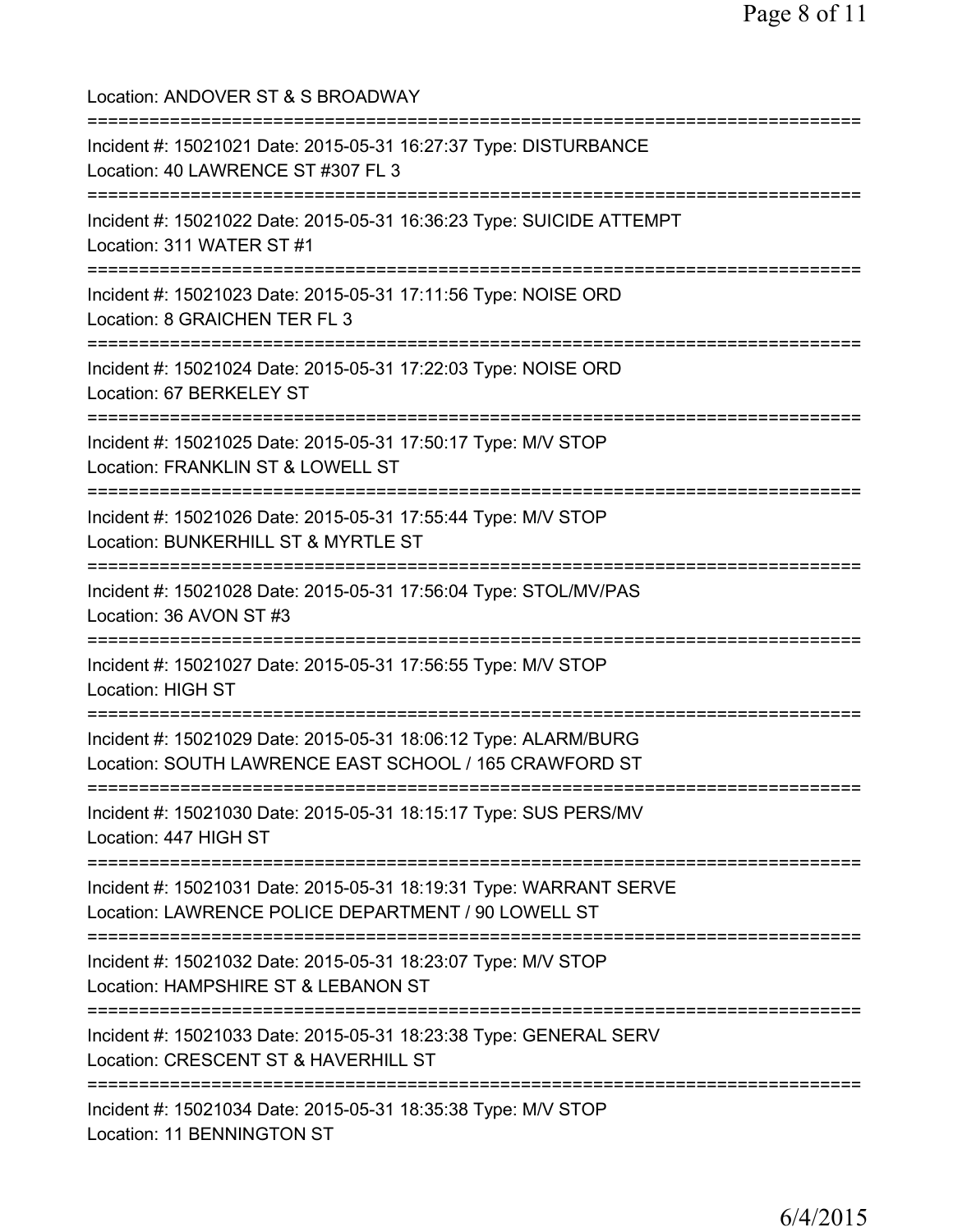| Incident #: 15021035 Date: 2015-05-31 19:19:05 Type: M/V STOP<br>Location: SUPERIOR CLEANERS / 37 ESSEX ST            |
|-----------------------------------------------------------------------------------------------------------------------|
| Incident #: 15021036 Date: 2015-05-31 19:22:35 Type: M/V STOP<br>Location: 35 MARSTON ST                              |
| Incident #: 15021037 Date: 2015-05-31 19:25:08 Type: M/V STOP<br>Location: CANAL ST & UNION ST                        |
| Incident #: 15021038 Date: 2015-05-31 19:46:03 Type: NOISE ORD<br>Location: 61-63 NEWTON ST                           |
| Incident #: 15021039 Date: 2015-05-31 19:53:05 Type: M/V STOP<br>Location: 1 MILL ST                                  |
| Incident #: 15021040 Date: 2015-05-31 20:07:22 Type: M/V STOP<br>Location: BROADWAY & N CANAL ST                      |
| Incident #: 15021041 Date: 2015-05-31 20:09:14 Type: M/V STOP<br>Location: 265 ESSEX ST<br>===================        |
| Incident #: 15021042 Date: 2015-05-31 20:11:15 Type: DOMESTIC/PROG<br>Location: 204 S UNION ST FL 2ND                 |
| Incident #: 15021043 Date: 2015-05-31 20:15:52 Type: ADMININSTR<br>Location: 90 LOWELL ST                             |
| Incident #: 15021044 Date: 2015-05-31 20:20:52 Type: NOISE ORD<br>Location: 61-63 NEWTON ST                           |
| Incident #: 15021045 Date: 2015-05-31 20:32:41 Type: STOL/MV/PAS<br><b>Location: GROCERY WY</b>                       |
| Incident #: 15021046 Date: 2015-05-31 20:44:07 Type: AUTO ACC/NO PI<br>Location: ESSEX ST & GREENWOOD ST              |
| ===========================<br>Incident #: 15021047 Date: 2015-05-31 21:02:16 Type: NOISE ORD<br>Location: 5 ROYAL ST |
| Incident #: 15021048 Date: 2015-05-31 21:03:24 Type: NOISE ORD<br>Location: 8 INMAN ST #8                             |
|                                                                                                                       |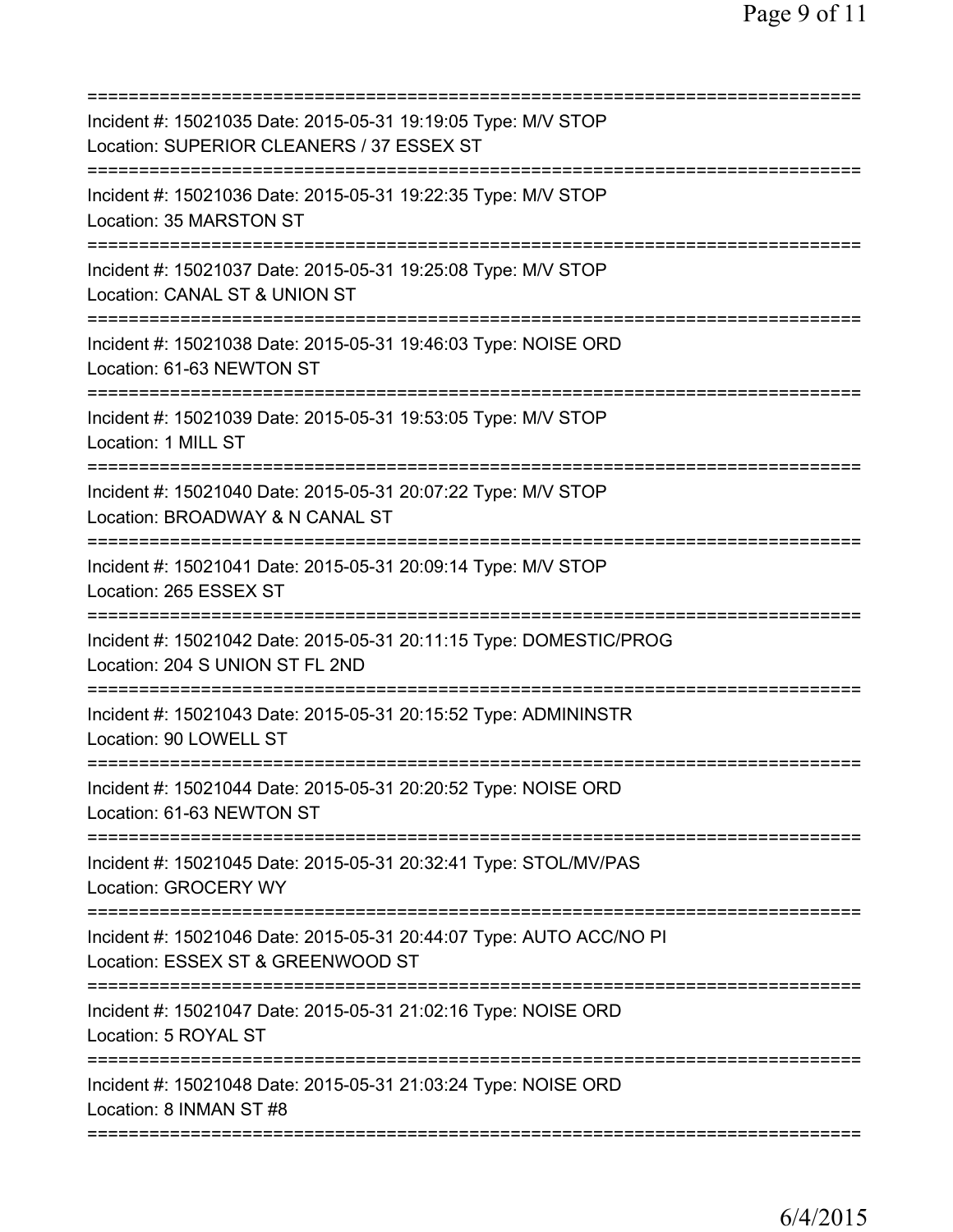| Incident #: 15021049 Date: 2015-05-31 21:16:21 Type: B&E/MV/PAST<br>Location: 10 INTERNATIONAL WY                                                      |
|--------------------------------------------------------------------------------------------------------------------------------------------------------|
| Incident #: 15021050 Date: 2015-05-31 21:20:23 Type: M/V STOP<br>Location: FALLS BRIDGE / null                                                         |
| Incident #: 15021051 Date: 2015-05-31 21:32:51 Type: STOL/MV/PAS<br>Location: GROCERY WY                                                               |
| Incident #: 15021052 Date: 2015-05-31 21:41:43 Type: M/V STOP<br>Location: 78 CROSS ST                                                                 |
| Incident #: 15021053 Date: 2015-05-31 22:05:54 Type: M/V STOP<br>Location: GEISLER STATE POOL / 50 HIGH ST                                             |
| Incident #: 15021054 Date: 2015-05-31 22:08:40 Type: NOISE ORD<br>Location: 56 E LAUREL ST                                                             |
| Incident #: 15021055 Date: 2015-05-31 22:10:49 Type: LOUD NOISE<br>Location: 177 SANBORN ST                                                            |
| Incident #: 15021056 Date: 2015-05-31 22:11:15 Type: DOMESTIC/PROG<br>Location: 293 JACKSON ST                                                         |
| Incident #: 15021057 Date: 2015-05-31 22:30:47 Type: STOL/MV/PR<br>Location: 102 ESSEX ST                                                              |
| Incident #: 15021058 Date: 2015-05-31 22:30:54 Type: NOISE ORD<br>Location: 20 MEDFORD ST FL 2ND                                                       |
| Incident #: 15021059 Date: 2015-05-31 22:32:41 Type: AUTO ACC/UNK PI<br>Location: 473 ANDOVER ST                                                       |
| Incident #: 15021060 Date: 2015-05-31 22:36:19 Type: NOISE ORD<br>Location: 30 E HAVERHILL ST                                                          |
| Incident #: 15021062 Date: 2015-05-31 22:45:27 Type: UNKNOWN PROB<br>Location: TEDESCHI / 703 HAVERHILL ST                                             |
| ===============================<br>=============================<br>Incident #: 15021061 Date: 2015-05-31 22:45:53 Type: M/V STOP<br>Location: HIGH ST |
| Incident #: 15021063 Date: 2015-05-31 22:49:23 Type: LOUD NOISE                                                                                        |